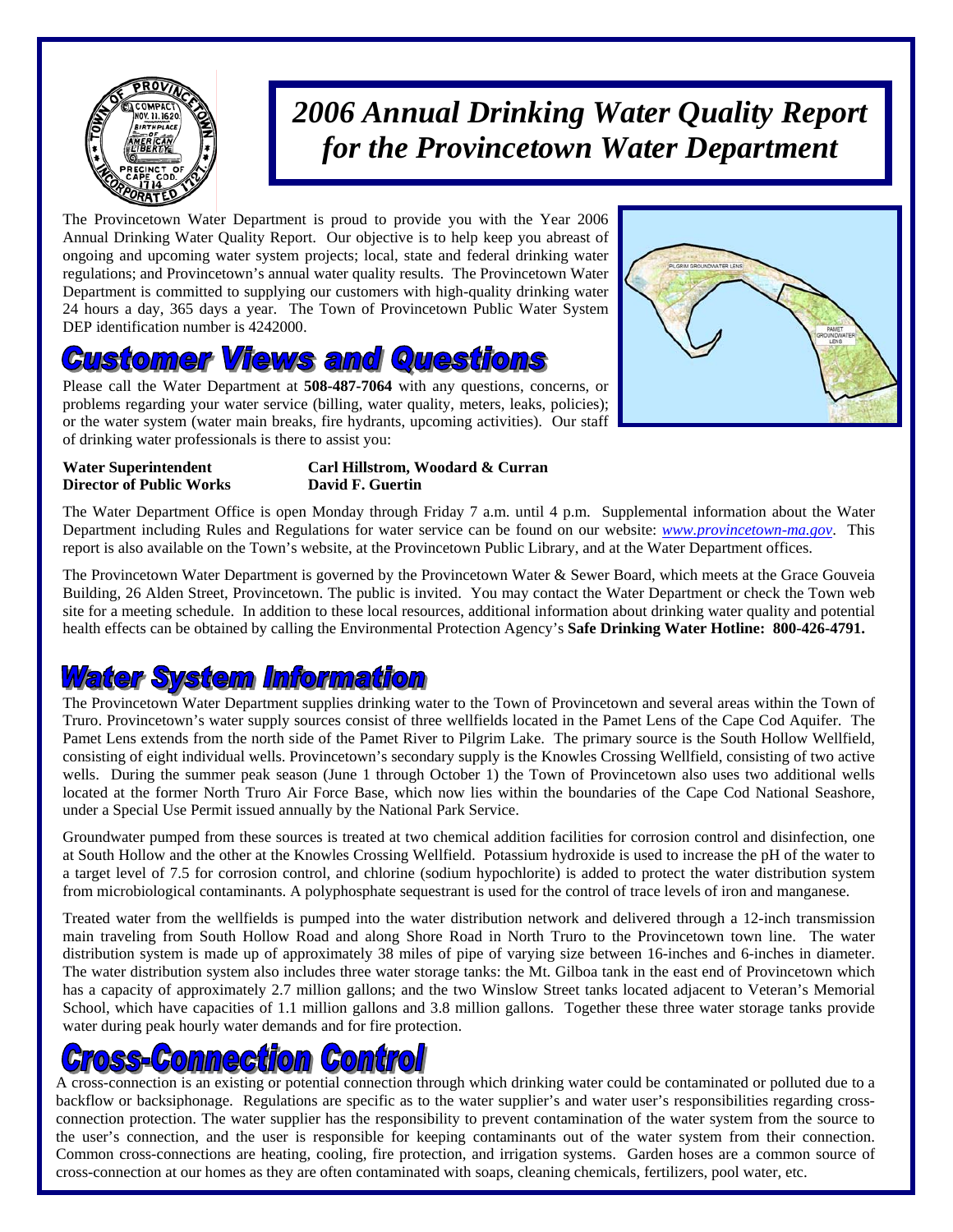The Provincetown Water Department maintains a DEP-approved cross-connection program whereby all industrial, commercial, and institutional premises are surveyed for cross-connections and, when identified, mandates their elimination or the installation of appropriate cross-connection control device(s). For more information regarding cross-connection control, contact Carl Hillstrom at the Provincetown Water Department.

#### Water Assessment and Protection  $50$

The Source Water Assessment and Protection (SWAP) program assesses the susceptibility of public water supplies to potential contamination by microbiological pathogens and chemicals. A susceptibility ranking of high was assigned to this system using information collected by the DEP. Pesticide storage and use, gas stations, junk yards and salvage yards, military facilities, and underground storage tanks were identified as sources of potentially significant contamination located within the source water areas. For more information, contact Carl Hillstrom. The complete SWAP report is available at the Water Department Office, 26 Alden Street or on the website *http://www.mass.gov/dep/water/drinking/4242000.pdf*.

#### **Projects and Activities**

The Water Department has an active and ongoing program for making improvements to the water system to provide better quality water more efficiently. Over the last year we have completed the following projects:

**Water Storage Tank Improvements:** The Town received \$800,000 from the Massachusetts Community Development Block Grant program that allowed the Water Department to repair and paint the Winslow 2 storage tank. In addition, the grant was used to install mixing systems in our two largest tanks, Winslow 2 and Mount Gilboa, that will enhance our water quality by ensuring that continuous mixing of the stored water is occurring. This mixing is an effective way to prevent coliform bacteria growth from occurring, which the Department frequently monitors for as one of our DEP operating requirements. **Leak Detection and Repair:**  The Water Department continued with water conservation efforts. We completed a system-wide leak detection survey last Spring that identified several significant leaks. These were immediately repaired, eliminating an estimated 20 million gallons per year of lost water. In addition to these system-wide surveys that are performed on a regular basis, the Water Department also has its own leak detection equipment that allows us to spot check locations throughout the year. **Meter Replacement Program:** We continued with a meter replacement program that allows us to record water usage more accurately and frequently. During 2006 we installed 242 new meters. Our goal is to replace all of the old service meters in the system so that none of them are more than ten years old.

### **Pulblic Health and Drinking Water**

The sources of drinking water **(**both tap water and bottled water**)** include rivers, lakes, streams, ponds, reservoirs, springs, and wells. As water travels over the surface of the land or through the ground, it dissolves naturally-occurring minerals, and in some cases, radioactive material, and can pick up substances resulting from the presence of animals or from human activity.

Contaminants that may be present in source water include: **Microbial Contaminants**, such as viruses, and bacteria, that may come from sewage treatment plants, septic systems, agricultural livestock operations, and wildlife. **Pesticides and Herbicides**, that may come from a variety of sources such as agriculture, urban stormwater runoff, and residential uses. **Inorganic Contaminants**, such as salts and metals, that can be naturally-occurring or result from urban stormwater runoff, industrial, or domestic wastewater discharges, oil and gas production, mining, or farming. **Organic Chemical Contaminants**, including synthetic and volatile organic chemicals, that are by-products of industrial processes and petroleum production, and can also come from gas stations, urban stormwater runoff, and septic systems. **Radioactive Contaminants,** that can be naturally-occurring or be the result of oil and gas production and mining activities.

**In order to ensure that tap water is safe** to drink, the Department and EPA prescribe regulations that limit the amount of certain contaminants in water provided by public water systems. The Food and Drug Administration (FDA) and the Massachusetts Department of Public Health regulations establish limits for contaminants in bottled water that must provide the same protection for public health.

**Drinking water, including bottled water,** may reasonably be expected to contain at least small amounts of some contaminants. The presence of contaminants does not necessarily indicate that water poses a health risk. More information about contaminants and potential health effects can be obtained by calling the EPA's Safe Drinking Water Hotline (800-426-4791).

**Some people may be more vulnerable** to contaminants in drinking water than the general population. Immuno-compromised persons such as persons with cancer undergoing chemotherapy, persons who have undergone organ transplants, people with HIV/AIDS or other immune system disorders, some elderly, and infants can be particularly at risk from infections. These people should seek advice about drinking water from their health care providers. EPA/Centers for Disease Control and Prevention (CDC) guidelines on appropriate means to lessen the risk of infection by *Cryptosporidium* and other microbial contaminates are available from the Safe Drinking Water Hotline (800-426-4791); Web page www.epa.gov/safewater) or the Massachusetts DEP (Southeast Regional office 508-946-2700; Web page www.state.ma.us/dep).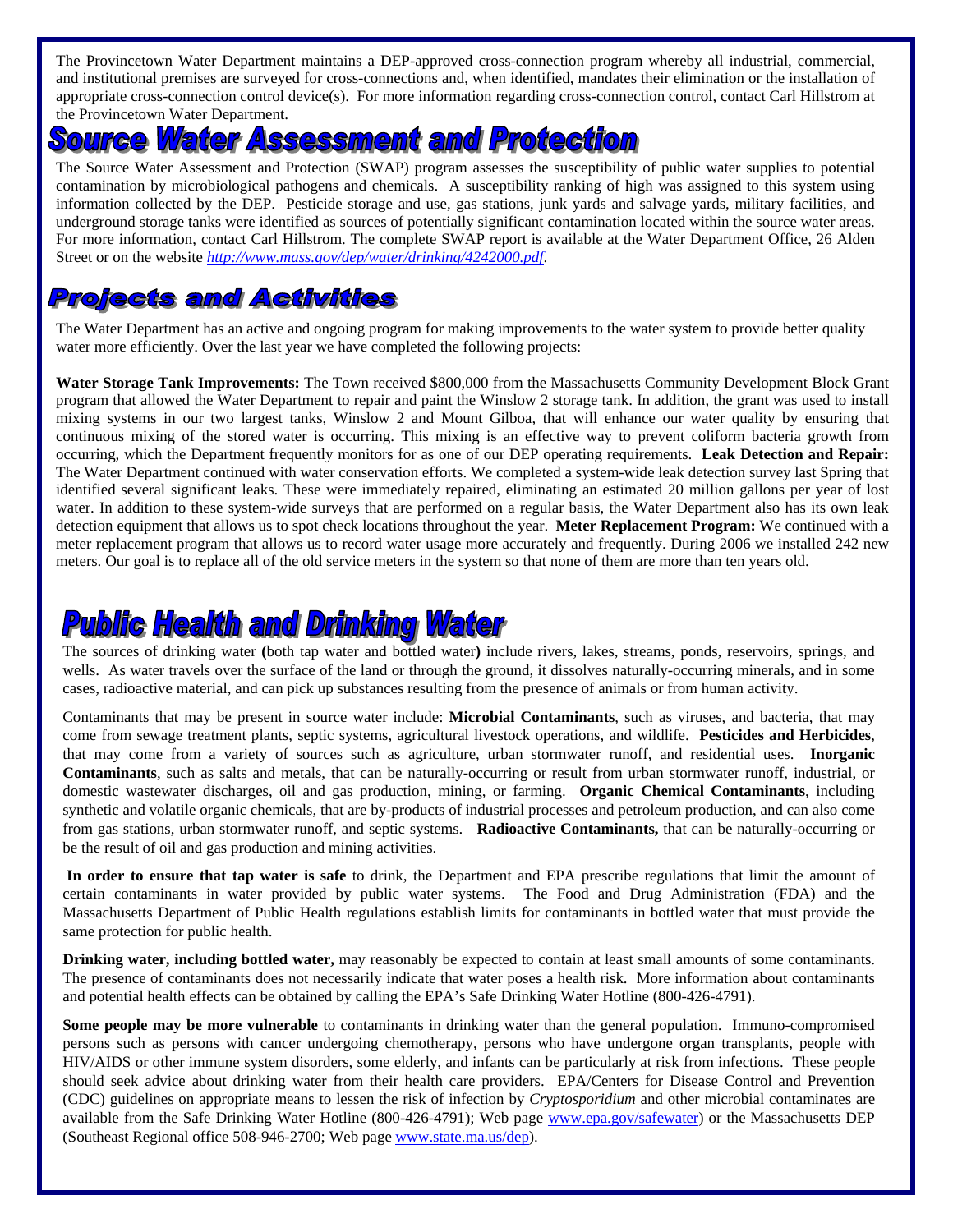### <u>Water Quality Summary</u>

The Water Department is committed to providing our customers with the highest quality drinking water that meets or exceeds DEP drinking water standards and performs regular sampling (monthly or more frequently) throughout the distribution system to monitor these standards. Over the course of the year the Water Department performs over 1,000 water quality analyses, tracking more than 120 different contaminants, to ensure that our water quality meets these standards. One of these tests is for coliform bacteria, and our July 2006 sampling round detected hits at several locations. Of 94 samples collected, 15% had detections. The Water Department, in coordination with DEP, immediately implemented several steps, which included additional chlorination at our storage tanks and at key locations in our distribution system. These steps were effective in resolving the situation, as confirmed by repeated follow-up sampling for both coliform and other forms of bacteria, which were not detected in these follow-up samples. One of the suspected causes of these coliform detections was stagnant waters that, in conjunction with warmer summer temperatures, can encourage bacterial growth. It is for this reason that the mixing systems described above were installed in the Winslow 2 and Mount Gilboa tanks.

A summary of the water quality analytical results for samples collected from January 1 through December 31, 2006 is provided in the summary table below. Not listed are contaminants that were tested for but not detected, nor data older than five years.

#### **Regulated Contaminants**

| Microbial             | Highest %<br>Positive | Total #         |     |             |                                         | Violation |
|-----------------------|-----------------------|-----------------|-----|-------------|-----------------------------------------|-----------|
| Contaminants          | In a month            | <b>Positive</b> | MCL | <b>MCLG</b> | <b>Typical Source(s) of Contaminant</b> | (Y/N)     |
| <b>Total Coliform</b> | 15%                   | $0 - 15%$       | 5%  |             | Naturally present in the environment    |           |

| <b>Inorganic</b><br>Contaminants | Date(s)<br>Sampled | Highest<br>Level<br>Detected | Range Of<br><b>Detection</b> | <b>MCL</b> | MCLG | <b>Typical Source(s) of Contaminant</b>                                                        | Violation<br>Y/N |
|----------------------------------|--------------------|------------------------------|------------------------------|------------|------|------------------------------------------------------------------------------------------------|------------------|
| Nitrate (ppm)                    |                    | 0.90                         | $0.43 - 0.90$                | 10         |      | Run-off from fertilizer; leaching from<br>septic tanks; sewage; erosion of natural<br>deposits | N                |

| <b>Organic Chemical</b><br><b>Contaminants</b> | Date(s)<br>Sampled | Highest<br>Level<br><b>Detected</b> | Range Of<br><b>Detection</b> | Annual<br>Average | MCL | MCLG | <b>Typical Source(s) of Contaminant</b> | Violation<br>Y/N |
|------------------------------------------------|--------------------|-------------------------------------|------------------------------|-------------------|-----|------|-----------------------------------------|------------------|
| <b>Total Trihalomethanes</b><br>(TTHMs) (ppb)  |                    |                                     | 3 - 7                        | 5.25              | 80  |      | By-product of water chlorination        | N                |
| Haloacetic Acids<br>$(HAA5)$ (ppb)             |                    | 4.2                                 | $ND - 4.2$                   | 2.00              | 60  |      | By-product of water chlorination        | N                |

| Radioactive<br>Contaminants     | Date(s)<br>Sampled | Highest<br>Level<br><b>Detected</b> | Range Of<br><b>Detection</b> | <b>MCL</b> | <b>MCLG</b> | <b>Typical Source(s) of Contaminant</b> | Violation<br>Y/N |
|---------------------------------|--------------------|-------------------------------------|------------------------------|------------|-------------|-----------------------------------------|------------------|
| Gross Alpha Activity<br>(pC)/ ) | 2003               | 0.9                                 |                              | 15         |             | Erosion of natural deposits             |                  |
| Radium 226 & 228 (pCi/l)        | 2003               | .0                                  |                              |            |             | Erosion of natural deposits             |                  |

**Unregulated Contaminants** (those contaminants for which EPA has not established drinking water standards. The purpose of unregulated contaminant monitoring is to assist EPA in determining their occurrence in drinking water and whether future regulation is warranted)

| Inorganic<br>Contaminants | Date(s)<br>Sampled | Highest<br>Level<br>Detected | Range Of<br><b>Detection</b> | Average<br>Detected | <b>SMCL</b> | <b>ORSG</b> | <b>Typical Source(s) of Contaminant</b>                                                  |
|---------------------------|--------------------|------------------------------|------------------------------|---------------------|-------------|-------------|------------------------------------------------------------------------------------------|
| Sodium (ppm)              |                    | 73                           | $38 - 73$                    | 56                  |             | 20          | Natural sources; runoff from use as salt on<br>roadways; by-product of treatment process |
| Sulfate (ppm)             |                    |                              |                              |                     | 250         |             | Natural sources                                                                          |

| Organic Chemical<br>Contaminants            | Date(s)<br>Sampled | Hiahest<br>Level<br>Detected | Range Of<br>Detection | Average<br>Detected | <b>SMCL</b> | <b>ORSG</b> | <b>Typical Source(s) of Contaminant</b> |
|---------------------------------------------|--------------------|------------------------------|-----------------------|---------------------|-------------|-------------|-----------------------------------------|
| Methyl-Tertiary-Butyl<br>Ether (MTBE) (ppb) |                    | υ.,                          | $ND - 0.7$            |                     | $20 - 40$   | 70          | Fuel additive                           |

| Lead & Copper | Date(s)<br>Sampled | 90 <sup>th</sup><br>Percentile | <b>Action Level</b> | <b>MCLG</b> | # of sites<br>Sampled | $#$ of sites<br>above the<br>AL | <b>Typical Source(s) of Contaminant</b>                                                                      |
|---------------|--------------------|--------------------------------|---------------------|-------------|-----------------------|---------------------------------|--------------------------------------------------------------------------------------------------------------|
| Lead (ppb)    | 2005               |                                | 15                  |             | 22                    |                                 | Corrosion of household plumbing systems;<br>erosion of natural deposits                                      |
| Copper (ppb)  | 2005               | 0.4                            | 1.3                 |             | 22                    |                                 | Corrosion of household plumbing systems;<br>erosion of natural deposits; Leaching from<br>wood preservatives |